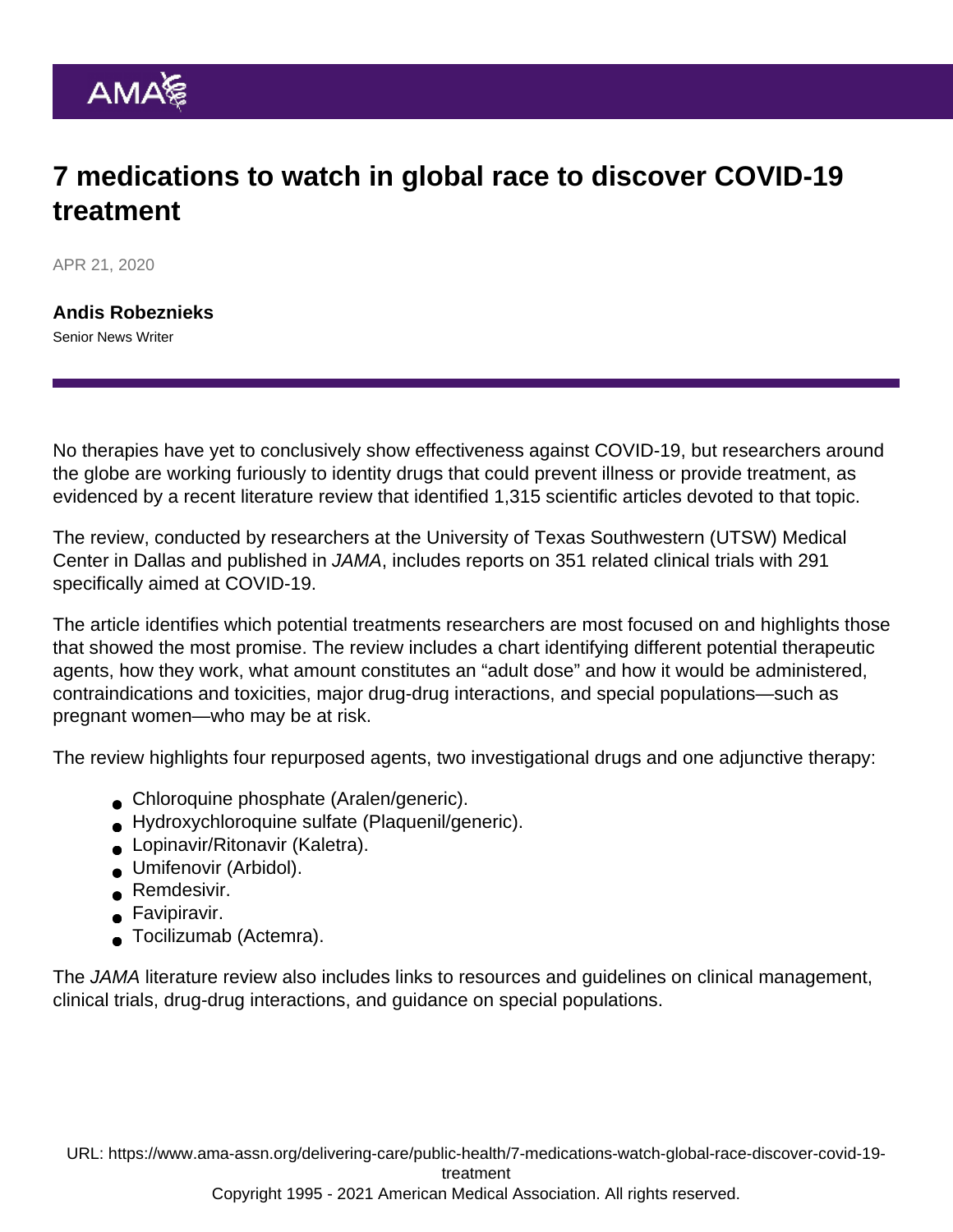"The speed and volume of clinical trials launched to investigate potential therapies for COVID-19 highlight both the need and capability to produce high-quality evidence even in the middle of a pandemic," wrote the researchers. The senior author is James B. Cutrell, MD, an associate professor of internal medicine with UTSW's division of infectious diseases and geographic medicine.

More on the latest COVID-19 research from the [JAMA Network™](https://jamanetwork.com/) can be found in the [AMA's COVID-](https://www.ama-assn.org/delivering-care/public-health/covid-19-2019-novel-coronavirus-resource-center-physicians)[19 resource center](https://www.ama-assn.org/delivering-care/public-health/covid-19-2019-novel-coronavirus-resource-center-physicians), which also includes the latest resources offered by the Centers for Disease Control and Prevention and the World Health Organization. Also, please check out the [JAMA Network](https://jamanetwork.com/journals/jama/pages/coronavirus-alert) [COVID-19 resource center](https://jamanetwork.com/journals/jama/pages/coronavirus-alert).

## "Most promising therapy" identified

The review identifies remdesivir, an antiviral drug first used to treat Ebola, as "the most promising therapy," but cautions that it has not yet been approved by the Food and Drug Administration (FDA).

Several trials are in progress, however, including a National Institutes of Health (NIH) sponsored randomized, double-blind, placebo-controlled trial that will shed light on the effectiveness of remdesivir compared with supportive care.

Also, the drug oseltamivir "has not been shown to have efficacy," while corticosteroids "are currently not recommended," the researchers noted. The effect of angiotensin-converting enzyme (ACE2) inhibitors or angiotensin receptor blockers on COVID-19 is unclear, but patients with COVID-19 who are already taking these medications should continue to do so.

"Conflicting in vitro data exist to determine if these agents have a detrimental or protective effect in patients with COVID19," the researchers wrote. "Pending further research, clinical societies and practice guidelines are recommending continuing therapy for patients already taking one of these agents."

The authors cited chloroquine and hydroxychloroquine "long-standing history" for the prevention and treatment of malaria and the treatment of chronic inflammatory diseases. But they noted that a Chinese study showing chloroquine's success in treating COVID-19 has not been presented for validation or published for peer review and a French study showing hydroxychloroquine's promise "had several major limitations."

They added, however, that NIH studies are in the works to examine the effectiveness of chloroquine prophylaxis in health care workers and hydroxychloroquine prophylaxis for persons who had high-risk exposures to COVID-19.

URL: [https://www.ama-assn.org/delivering-care/public-health/7-medications-watch-global-race-discover-covid-19](https://www.ama-assn.org/delivering-care/public-health/7-medications-watch-global-race-discover-covid-19-treatment) [treatment](https://www.ama-assn.org/delivering-care/public-health/7-medications-watch-global-race-discover-covid-19-treatment) Copyright 1995 - 2021 American Medical Association. All rights reserved.